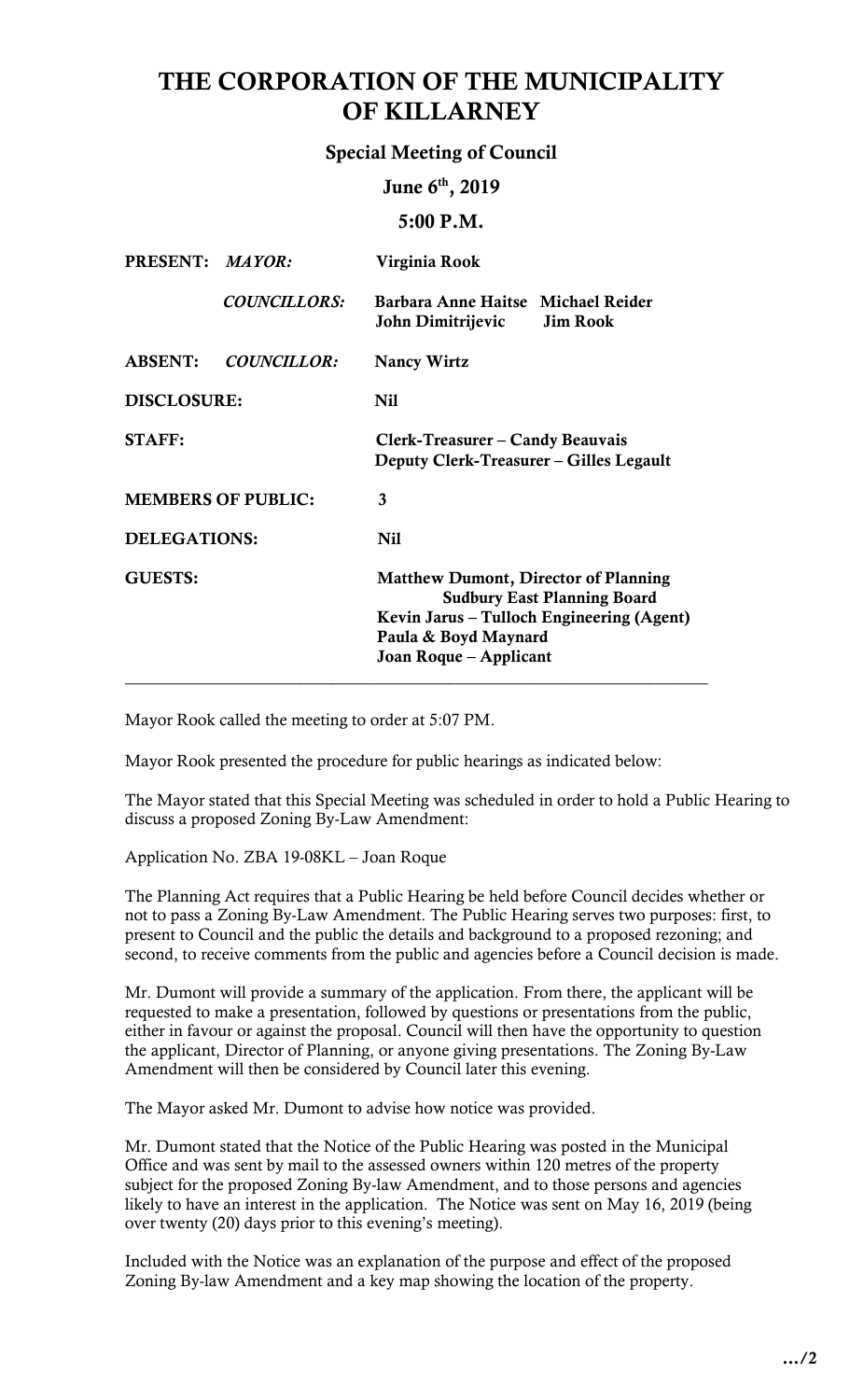The Mayor then declared this portion of the meeting to be a Public Hearing to deal with and effect of the proposed Zoning By-law Amendment and provide any additional information and correspondence relevant to the application. Application No. ZBA 19-08(KL) and requested Mr. Dumont to summarize the purpose

 Mr. Dumont stated the subject lands are surrounded by a variety of uses. North of Channel Street, a single family home abuts to the West. Charles Street abuts to the East subject property consists predominately of commercial uses such as the Channel Marina, Herbert's Fisheries, and LCBO. North of the subject property contains a single family home which is well buffered by mature cedar and pine trees. and a vacant lot is located on the opposite side of Charles Street. Directly south of the

 and add Temporary Use regulation(s) under By-Law 2014-29 of the Municipality of Killarney, as amended, in order to temporarily permit a chip stand from June 2019 to The Proposed Amending By-Law will maintain the current Residential One (R1) zone June 2022.

 With respect to Official Plan policies, Section 2.2.5 intends to be the primary focus for a wide variety of commercial, residential, institutional, and light employment uses within the Mixed-use designation. The proposal is for a commercial use, subject to temporary more permanent, commercial development of this property in the future because the market will be able to make such land available, if ever considered. zoning meets the intent of the Mixed-use designation. Due to the fact that the proposed development is temporary, this development will not diminish the establishment of a

 Additionally, Section 2.2.5.1(5) permits commercial uses such as business and professional offices, eating establishments, service and convenience retail. Also, Section 2.2.5.1(6) permits commercial and retail establishments which are destination oriented or are intended to serve the travelling public, including… highway commercial use.

 With respect to the zoning, the proposed amending Zoning By-law will establish the temporary use of a chip stand and address a number of site-specific reliefs which form part of the temporary zoning on the existing lot of record. These include:

- Lot Frontage: provide 15.5 metres whereas 18 metres is required with municipal sewer service;
- Lot Area: provide 0.07 hectares where 0.15 hectares is required with municipal sewer service;
- Exterior Side yard setback: provide 2.8 metres where 6.0 metres is required;
- Landscaping Strip: provide 0.0 metres landscaping strip on the westerly property line, where 3.0 metres is required – a fence will be constructed in lieu of a landscaped strip on the westerly lot line as part of the zoning;
- Parking: provide 6 parking stall spaces whereas 8 is required.  $(9.14 \times 7.62 = 69.64 \text{ square})$ metres/9.0 square metres = 7.73 parking stalls).

Comments were raised through agency circulation.

Staff of the Municipality of Killarney had no comments of concerns with the application.

The Chief Building Official had comments with respect to the proposal which includes the following:

- NFPA Kitchen Hood required;
- Fire Department inspection required;
- Fire Suppression requirements fire extinguishers, etc.;
- Fire separation reviewed;
- Health Unit Inspection;
- Property sewer and water hook up approved by Municipality;
- Zoning check based on site plan;
- Building permits for decks, ramps, structure tec.

 With respect to public consultation, comments were raised regarding parking requirements on site as well as further inquiries about details of the proposed application.

 The application can be supported from a planning perspective because it maintains the general intent and purpose of the Zoning By-Law; and maintains the general intent and purpose of the Official Plan.

The Mayor asked if the applicant had a presentation to make.